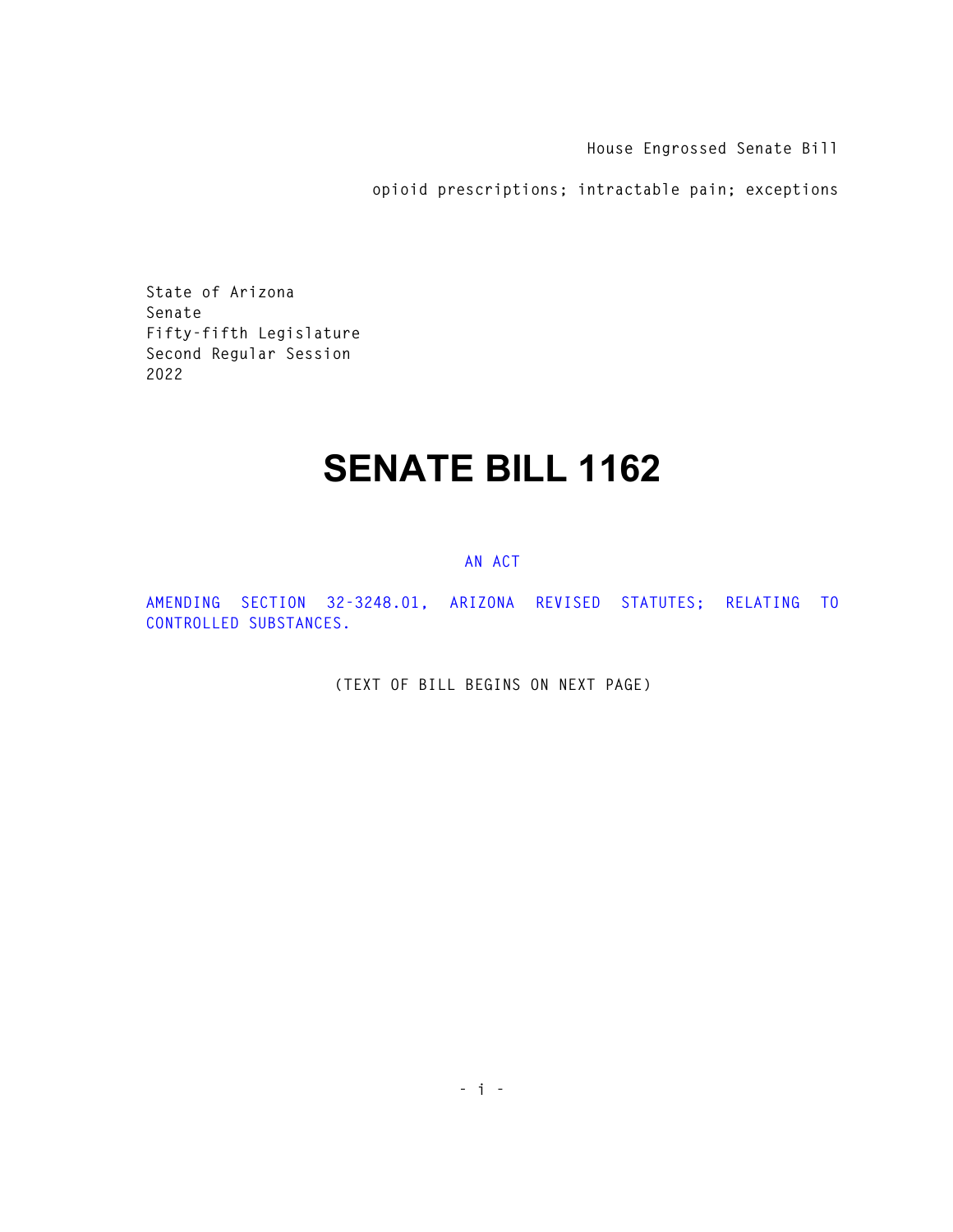**1 Be it enacted by the Legislature of the State of Arizona: 2 Section 1. Section 32-3248.01, Arizona Revised Statutes, is amended 3 to read: 4 32-3248.01. Schedule II controlled substances; dosage limit; 5 exceptions; morphine; opioid antagonist; 6 definitions 7 A. A health professional who is authorized under this title to 8 prescribe controlled substances may not issue a new prescription to be 9 filled or dispensed for a patient outside of a health care institution for 10 a schedule II controlled substance that is an opioid that exceeds ninety 11 morphine milligram equivalents per day. 12 B. The limit prescribed by subsection A of this section does not 13 apply to: 14 1. A continuation of a prior prescription that was issued within 15 the previous sixty days. 16 2. An opioid with a maximum approved total daily dose in the 17 labeling as approved by the United States food and drug administration. 18 3. A prescription that is issued following a surgical procedure and 19 that is limited to not more than a fourteen-day supply. 20 4. A patient who: 21 (a) Has an active oncology diagnosis. 22 (b) Has a traumatic injury, not including a surgical procedure. 23 (c) Is receiving hospice care. 24 (d) Is receiving end-of-life care. 25 (e) Is receiving palliative care. 26 (f) Is receiving skilled nursing facility care. 27 (g) Is receiving treatment for burns. 28 (h) Is receiving medication-assisted treatment for a substance use 29 disorder. 30 (i) Is hospitalized. 31 (j) HAS CHRONIC INTRACTABLE PAIN. 32 (k) IS RECEIVING OPIOID TREATMENT FOR PERIOPERATIVE CARE FOLLOWING 33 AN INPATIENT SURGICAL PROCEDURE. 34 C. If a health professional believes that a patient requires more 35 than ninety morphine milligram equivalents per day and the patient is not 36 exempt from the limit pursuant to subsection B of this section, the health 37 professional shall first consult with a physician who is licensed pursuant 38 to chapter 13 or 17 of this title and who is board-certified in pain, or 39 an opioid assistance and referral call service, if available, that is 40 designated by the department of health services. The consultation may be 41 done by telephone or through telehealth. If the opioid assistance and 42 referral call service agrees with the higher dose, the health professional 43 may issue a prescription for more than ninety morphine milligram 44 equivalents per day. If the consulting physician agrees with the higher**